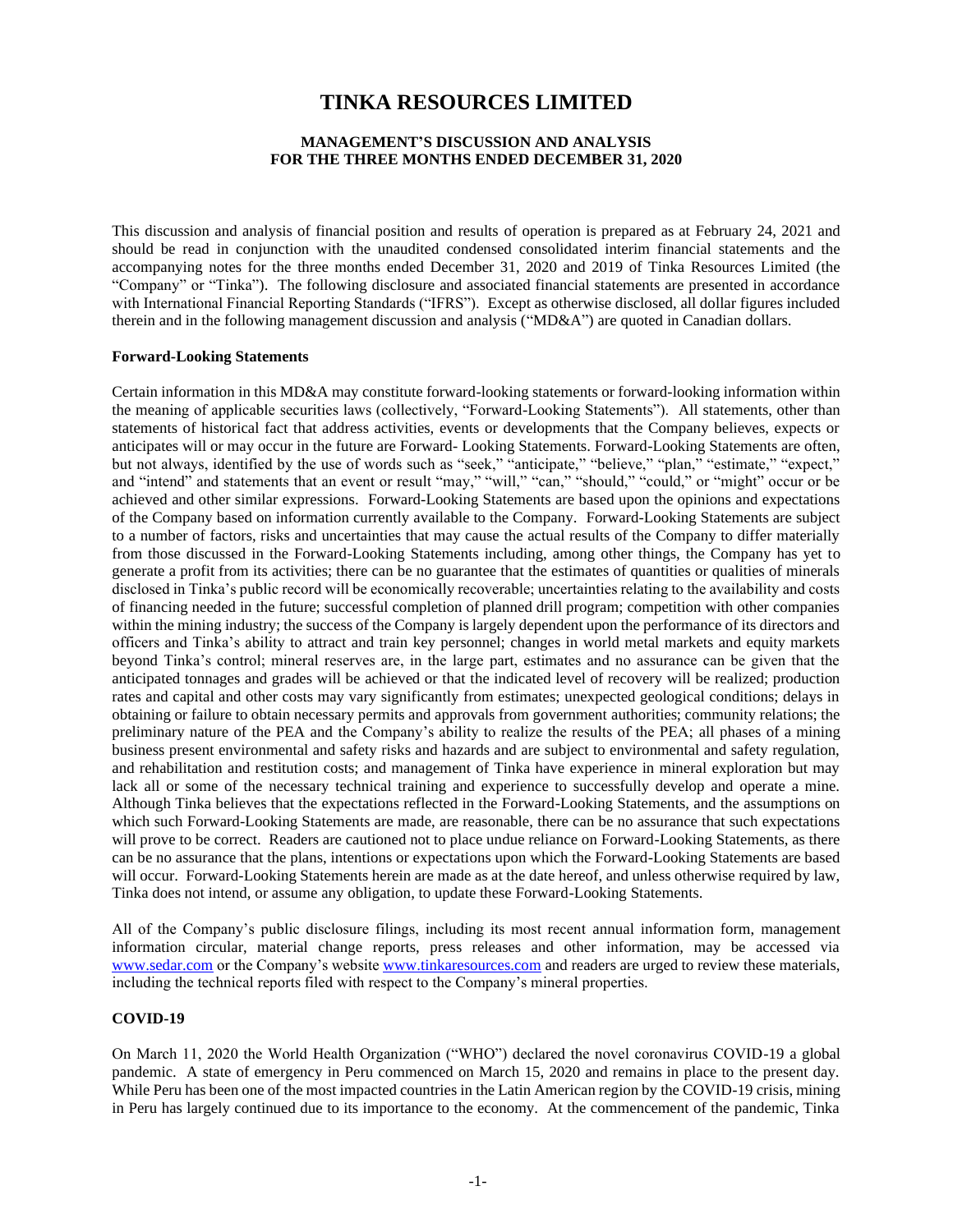stopped all field work in March 2020 but later obtained permission from the Peruvian authorities to restart operations in July 2020. A drill program commenced during October 2020 and will be completed by the end of February 2021.

The Company has implemented a health protocol with the principal objective of keeping its employees, contractors and stakeholders safe. The health protocol includes measures such as the mandatory use of face masks while travelling or working at the project, the widespread and regular use of molecular and antigen testing for COVID-19 together with isolation prior to travel, and regular health checks and monitoring of suspect cases as well as contact tracing. Physical distancing and working in group bubbles is strongly encouraged. Where possible, people are working from home.

At this time is not possible to reliably estimate the impact on the financial results of the Company and its operations in future periods as a result of the COVID-19 pandemic.

# **Company Overview**

Tinka is a junior mineral exploration company engaged in the acquisition and exploration of base and precious metals mineral properties in Peru, with the aim of developing these properties to a stage where they can be exploited at a profit, or arranged for joint venture whereby other companies can provide funding for development. The Company's activities have been focused on exploring its 100% owned Ayawilca and Colquipucro Properties (collectively the "Ayawilca Project"), located 40 kilometres northwest of Cerro de Pasco, Central Peru. As of the date of this MD&A, the Company has not earned any production revenue, nor found any proven reserves on any of its properties. The Company is a reporting issuer in British Columbia and Alberta and trades on the TSX Venture Exchange ("TSXV") as a Tier 1 issuer, under the symbol "TK", on the OTC Pink under the symbol "TKRFF", on the Lima Stock Exchange under the symbol "TK", and on the Frankfurt Exchange under the symbol "TLD".

On January 13, 2020 the Company closed a strategic private placement equity financing with Compañia de Minas Buenaventura SAA ("Buenaventura") issuing 65,843,620 shares to Buenaventura for \$16,000,000 to the Company. Buenaventura is a precious and base metals mining and exploration-development company with numerous mining operations in Peru, and is listed on the New York Stock Exchange and Lima Stock Exchange. Buenaventura is an insider of Tinka, holding approximately 19.3% of the outstanding common shares. Sentient Global Resources Fund IV, LP ("Sentient"), an insider of the Company, exercised its pre-existing participation rights in respect of the private placement. As a result, Sentient subscribed for 10,288,066 shares at the same issue price for \$2,500,000 and now holds an aggregate of 74,036,831 common shares of Tinka, approximately 21.7% of the Company's outstanding common shares.

On July 2, 2019 the Company announced the results of a Preliminary Economic Assessment ("PEA") prepared for the Ayawilca Project and on August 15, 2019 the Company filed a National Instrument 43-101 *Standards of Disclosure for Mineral Projects* ("NI 43-101") technical report for the PEA. See "Exploration Project, Peru".

A drill program commenced at Ayawilca in October 2020 and will be completed by the end of February 2021, with full results expected by the end of April 2021 (see "*Current Activities"* section below).

### *Directors and Officers*

As at the date of this MD&A, the Company's Directors and Officers are as follows:

| - President, Chief Executive Officer ("CEO") and director |
|-----------------------------------------------------------|
| - Non-executive Chairman and director                     |
| - Chief Financial Officer ("CFO") and director            |
| - Vice President Exploration                              |
| - Director                                                |
| - Director                                                |
| - Director                                                |
| - Corporate Secretary                                     |
|                                                           |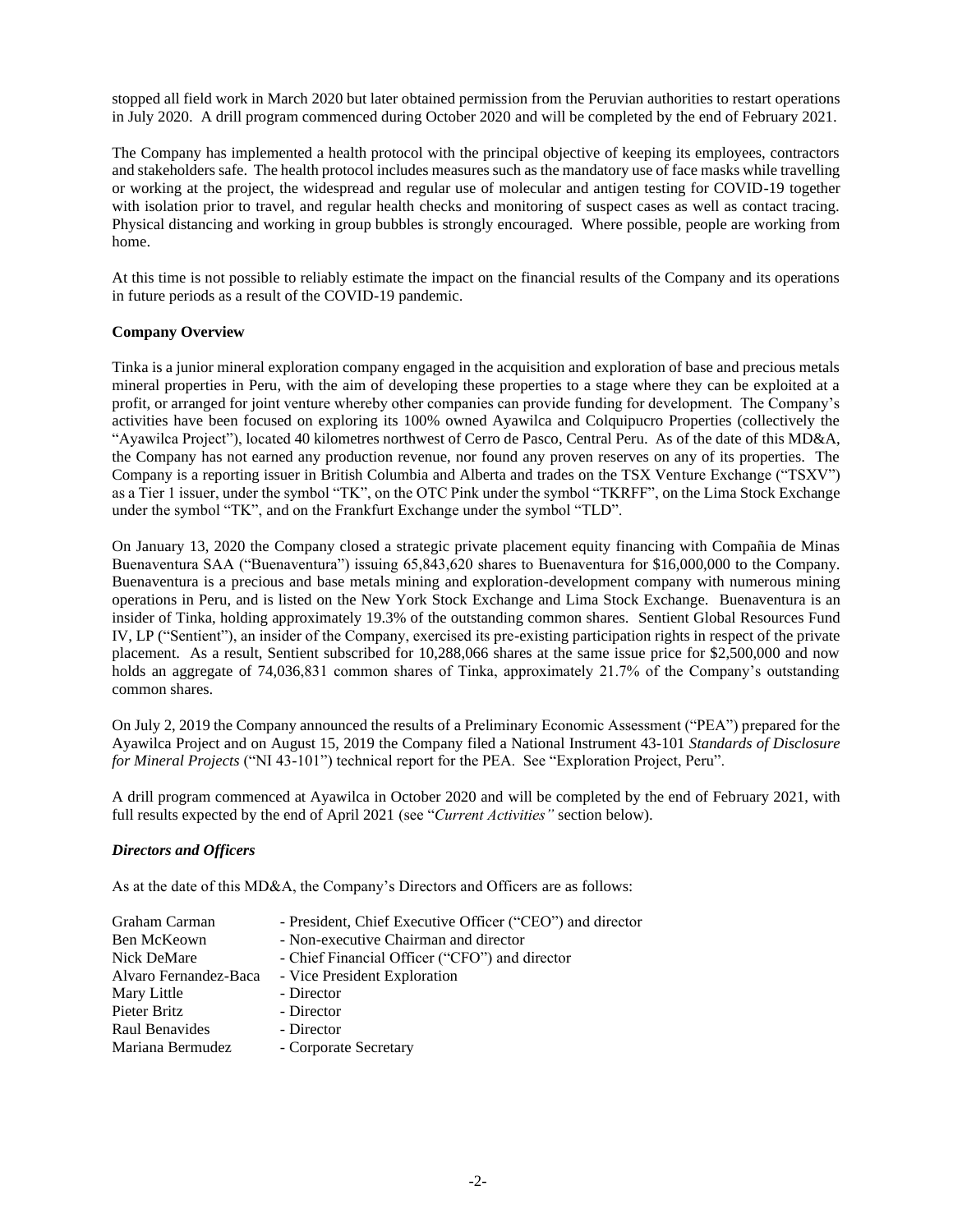# **Exploration Projects, Peru**

# *Introduction*

As at the date of this MD&A, Tinka holds 100% ownership of 59 granted mining concessions covering 16,548 hectares at the Company's flagship Ayawilca Project in the Department of Pasco, Central Peru. The Ayawilca Project is located 200 km northeast of Lima and 40 km northwest of Cerro de Pasco, a large carbonate replacement deposit ("CRD") mined for silver, zinc, lead and copper in historic and recent times. The key asset at Ayawilca is the Zinc Zone which contains an estimated 5.6 billion pounds of zinc and 25 million ounces of silver in inferred resources, and an additional 1.8 billion pounds zinc and 6 million ounces silver in indicated resources (November 2018 resource estimate - see "Mineral Resources" section below). Zinc mineralization was discovered by Tinka in 2012 and more than 80,000 metres have been drilled at the property.

The Ayawilca Project also hosts a silver deposit at Colquipucro (the "Colqui Silver Zone"), 2 km north of the Zinc Zone. Silver mineralization at the Colqui Silver Zone occurs from surface and is a disseminated, oxide deposit hosted by sandstone to a depth of 100 metres. The Colqui Silver Zone contains an estimated 14 million ounces of silver in indicated resources and 13 million ounces in inferred resources (May 2016 resource estimate - see "Mineral Resources" section below). The deposit remains open to the west.

Ayawilca also hosts a tin and copper resource (the "Tin Zone") that is physically separated from the Zinc Zone. The Tin Zone contains an estimated 200 million pounds of tin, 67 million pounds of copper and 8 million ounces of silver in inferred resources.

# *Current Activities*

# *Drilling*

The 7,500 metre, 21-hole resource expansion drill program which commenced in October 2020 is expected to be completed by the end of February 2021. The focus of the drill program is to test extensions of high-grade zinc-silver mineralization at West and South Ayawilca, and to expand the indicated resources estimation which currently stands at 11.7 million tonnes grading 8.1% ZnEq (see "*Mineral Resources"* section below). Two rigs are currently operational and are expected to remain on site until the end of February 2021. Results have been released for 11 holes (approximately half) of the drill holes in the program so far. Since the date of the last MD&A, the results of 7 holes were released and are summarized here.

Hole A20-177 intersected high grade vein-style zinc-silver-lead mineralization above the mineral resource at 100 metres depth. Three holes (A20-178, 177 & 175) successfully intersected high grade manto-style zinc mineralization at the Camp area. Hole A20-179 was an infill hole at the West area which intersected two wide zones of mineralization with better than expected zinc grades. Three other holes intersected extensions of zinc-rich mineralization at the South area (holes A20-176, 174, 172). Drill highlights from the most recent drill holes include:

Camp Area:

# Hole A20-177

- \*19.2 metres @ 15.6% zinc. 1.5% lead & 154 g/t silver from 101.1 metres depth, *including*
	- $*1.9$  metres @ 24.9% zinc, 7.7% lead & 604 g/t silver from 101.1 metres depth; and
	- \*7.8 metres @ 31.3% zinc, 1.7% lead & 225 g/t silver from 112.5 metres depth; and
- 34.0 metres @ 7.4% zinc & 8 g/t silver from 290.0 metres depth, *including*
	- 16.6 metres @ 9.5% zinc & 10 g/t silver from 298.3 metres depth;

# Hole A20-178

- 42.1 metres @ 6.3% zinc & 14 g/t silver from 281.9 metres depth, *including*
	- 20.4 metres @ 9.8% zinc & 15 g/t silver from 289.5 metres depth, *including*
		- 7.9 metres @ 16.7% zinc & 27 g/t silver from 302.0 metres depth*.*

Hole A20-175

- \*1.2 metres @ 43.6% zinc  $\&$  212 g/t silver from 136.5 metres depth; and
- 16.4 metres  $\omega$  4.4% zinc  $\&$  7 g/t silver from 235.7 metres depth.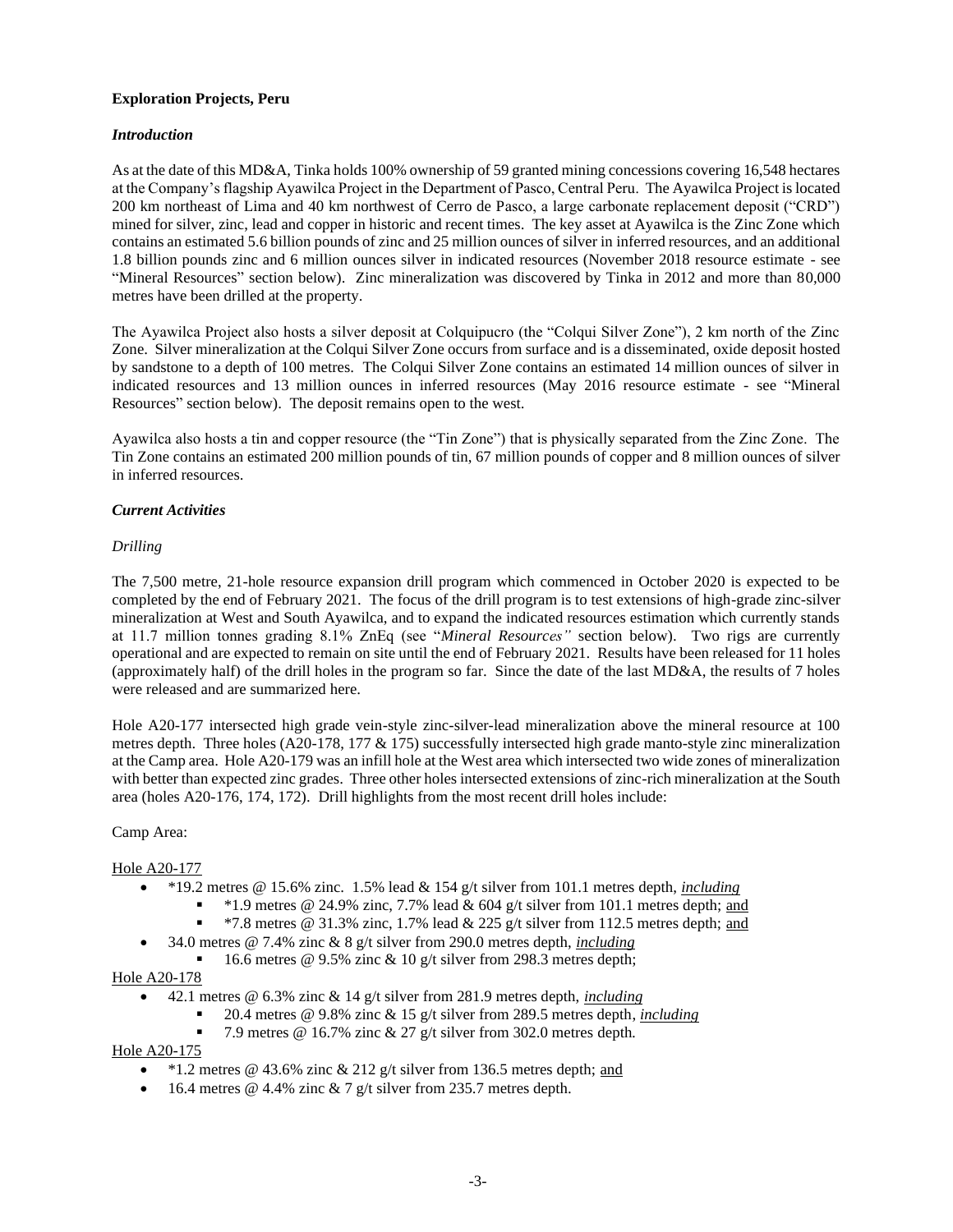West Area:

Hole A20-179

- 31.9 metres @ 6.0% zinc & 15 g/t silver from 224.1 metres depth, *including* ■ 11.8 metres @ 8.4% zinc & 32 g/t silver from 242.0 metres depth; and
- 34.6 metres @ 7.0% zinc & 6 g/t silver from 270.0 metres depth, *including*
	- 12.2 metres @ 9.4% zinc  $& 5$  g/t silver from 276.0 metres depth.

South Area:

Hole A20-176

• 11.2 metres  $\omega$  5.3% zinc  $\&$  27 g/t silver from 336.2 metres depth.

Hole A20-174

• 1.2 metres  $\omega$  10.3% zinc  $\&$  4 g/t silver from 318.6 metres depth.

Hole A20-172

- \*0.9 metres  $\omega$  5.9% zinc, 5.3% lead  $\&$  733 g/t silver from 178.7 metres depth; and
- 7.2 metres @ 5.1% zinc & 15 g/t silver from 277.2 metres depth.

The intervals marked \* are vein-style hosted by sandstones and have an unknown true thickness.

Mineralization is mostly associated with gently-dipping sulphide "mantos" hosted in limestones. True thicknesses of the mantos are estimated to be at least 90% of the downhole thicknesses.

# *Work Programs for 2021*

Drilling is expected to continue until the end of February 2021 with the completion of 21 drill holes. Following the receipt of all new data and the completion of an updated mineral resource, the Company is expecting to update the PEA with a revised mine plan by mid- 2021.

Tinka is also focusing on long-term permitting requirements for a future mine development at Ayawilca. An extended permit is required to cover additional drill targets which lie outside of the current permit area, and those documents will be filed soon. Potentially favorable sites for future mine-related infrastructure such as tailings, power, and water are currently being reviewed. In addition access agreement extensions with the local communities are in progress.

# *New Opportunities*

Tinka has staked 10 mining concession applications for 6,900 hectares at three exploration target areas in Central Peru, considered prospective for gold-silver and/or base metals. All areas are early stage exploration targets. Field work on these application areas is yet to commence.

# *Preliminary Economic Assessment - 2019*

A PEA for the Zinc Zone only was released July 2, 2019. The Tin Zone and the Colquipucro Silver Zone were not considered. The PEA was prepared in accordance with NI 43-101 by Amec Foster Wheeler Peru S.A. ("Wood") as principal consultant, Transmin Metallurgical Consultants, and Roscoe Postle Associates Inc. ("RPA"). We encourage readers to review the full NI 43-101 technical report which was filed on August 15, 2019, and can be downloaded under the Company's profile o[n www.sedar.com](http://www.sedar.com/) or from the Company's website [here.](https://www.tinkaresources.com/assets/docs/reports/Tinka%20Ayawilca%20TR%20Final.pdf) The Report is titled *"Ayawilca Polymetallic Project, Department of Pasco, Central Peru - NI 43-101 Technical Report"*.

Key highlights of the PEA include:

- 1. After-tax net present value "(NPV")<sub>8%</sub> of US \$363 million and pre-tax NPV<sub>8%</sub> of US \$609 million for the Ayawilca Zinc Zone (using metal prices of US \$1.20/lb zinc, US \$18/oz silver, and US \$0.95/lb lead at an NSR cut-off of US \$ 65 per tonne).
- 2. Initial Capex of US \$262 million with after-tax IRR of 27.1% and pre-tax IRR of 37.2%.
- 3. A 21-year mine life with life of mine ("LOM") head grades of 6.05% zinc, 18.3 g/t silver and 0.25% lead.
- 4. Average annual production of approximately 101,000 tonnes of zinc recovered in concentrate and approximately 906,000 ounces of silver in a silver-lead concentrate.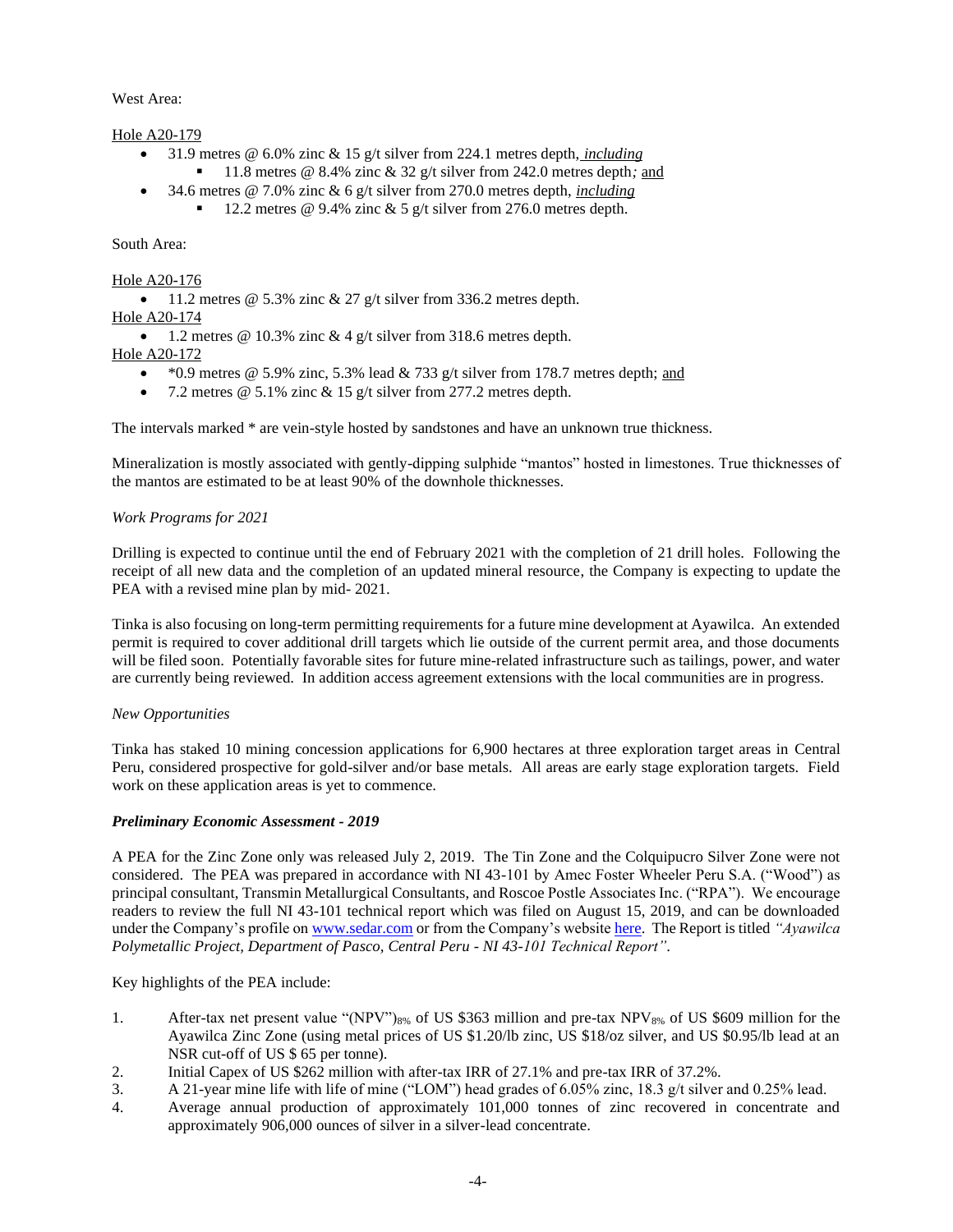- 5. PEA mine plan extracted 72% of the base case Indicated Mineral Resources and 66% of the base case Inferred Mineral Resources.
- 6. Leverage to zinc price: 20% increase in zinc price increases after-tax NPV8% to US \$606 million.
- 7. Indium, while occurring in high concentrations in the zinc concentrate, was not considered a payable metal in the PEA with the exception of a reduced treatment charge assumption in concentrates shipped to Asia.

Note: The PEA is preliminary in nature and includes inferred mineral resources that are considered too speculative geologically to have the economic considerations applied to them that would enable them to be categorized as mineral reserves, and there is no certainty that the PEA will be realized. Mineral resources are not mineral reserves and do not have demonstrated economic viability.

| <b>PEA Financial Summary</b>                          | <b>Pre-tax</b>   | After-tax        |
|-------------------------------------------------------|------------------|------------------|
| NPV (8% discount rate)                                | US \$609,000,000 | US \$363,000,000 |
| Internal Rate of Return ("IRR")                       | 37.2%            | 27.1%            |
| Payback period                                        | 2.2 years        | 3.1 years        |
| Pre-production capital expenditure $(Capex)^{(1)}$    |                  | US \$261,900,000 |
| <b>Sustaining Capex</b>                               |                  | US \$144,600,000 |
| <b>LOM</b> Capex                                      |                  | US \$406,500,000 |
| Closure Cost (5.0% of LOM Capex)                      |                  | US \$20,300,000  |
| Notes: (1) Includes contingencies of US \$45,000,000. |                  |                  |

| <b>Table 1. Summary of PEA Results</b> |  |  |
|----------------------------------------|--|--|
|----------------------------------------|--|--|

| <b>PEA Operating Summary</b>                               |                    |
|------------------------------------------------------------|--------------------|
| Processing plant throughput                                | $5,000$ t/day      |
| Average annual zinc concentrate production                 | 201,500 dmt/year   |
| Average annual lead-silver concentrate production          | 7,570 dmt/year     |
| Average annual silver in lead concentrate                  | 905,700 oz/year    |
| Net Smelter Return ("NSR") from zinc and lead concentrates | US \$4,002,000,000 |
| Mining costs                                               | US \$36.66/t       |
| Processing costs                                           | US \$6.44/t        |
| General and administration costs                           | US \$5.48/t        |
| Total Operating Costs (Opex)                               | US \$48.57/t       |

Notes: dmt = dry metric tonne

| PEA Metal Prices, Cut-off, and Other Assumptions | <b>Input value</b> |
|--------------------------------------------------|--------------------|
| <b>Zinc Price</b>                                | US \$1.20/lb       |
| Lead Price                                       | US \$0.95/lb       |
| <b>Silver Price</b>                              | <b>US \$18/oz</b>  |
| NSR Cut-off value                                | <b>US \$65/t</b>   |
| Total material processed (LOM)                   | 38,200,000 tonnes  |
| Mine Life                                        | $21.1$ years       |

# *Metallurgical Testwork*

On June 5, 2019, the Company announced locked cycle flotation metallurgical test results on composite zinc sulphide samples from Ayawilca. The metallurgical test program was carried out by XPS Consulting and Testwork Services, Ontario, under the project supervision of Transmin Metallurgical Consultants, Lima.

Key highlights of the metallurgical test program included: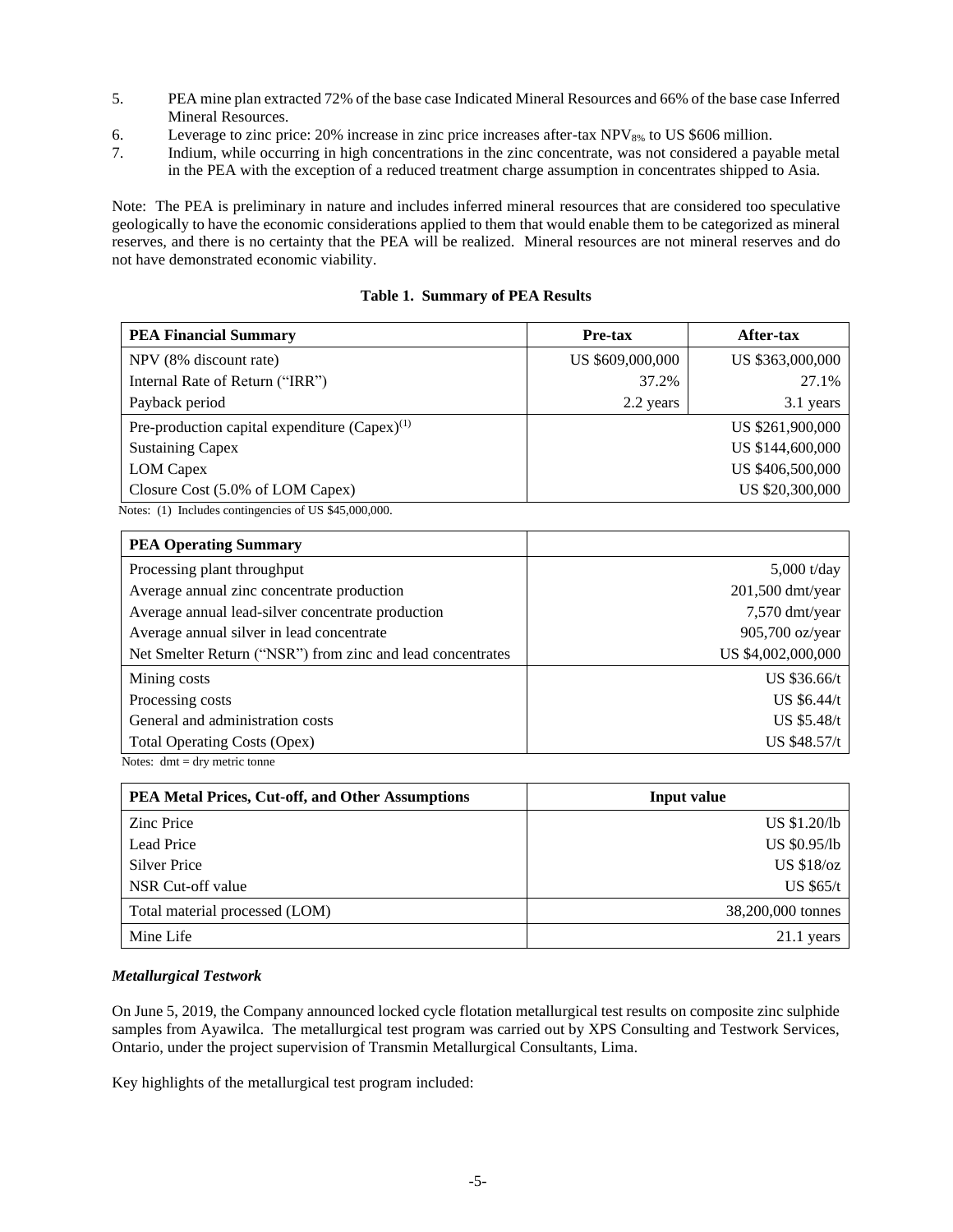- 1. A flowsheet using a standard flotation process for the zinc mineralization at West and South Ayawilca was successfully developed.
- 2. Testwork demonstrated that zinc recoveries of 92% at a zinc concentrate grade of 50% can be consistently achieved. Two locked cycle tests were carried out on two different styles of mineralization (a pyrite rich composite sample, and a low pyrite - high silica composite sample, respectively), with both tests producing similar zinc concentrate grade characteristics and zinc recoveries.
- 3. Potentially deleterious elements in the zinc concentrates (including silica, manganese, cadmium, mercury, and arsenic) are well below standard smelter penalty levels. A small penalty is anticipated for iron content in the concentrate.

### *Mineral Resources*

The current resources at the Ayawilca Project, as estimated by RPA of Toronto, Canada, are highlighted in the following tables. The Mineral Resources for the Zinc Zone (Tables 2 to 4) and Tin Zone (Table 5) have an effective date of November 26, 2018. The Colquipucro Silver Zone resource estimate has an effective date of May 25, 2016 (Table 6).

**Table 2 - Ayawilca Deposit Indicated Mineral Resource - Zinc Zone as of November 26, 2018 Sensitivities at various cut-off grades**

| <b>NSR</b><br>\$/t Cut-off | <b>Tonnage</b><br>(Mt) | ZnEq<br>$(\%$ grade) | Zinc<br>(%) | Lead<br>(%) | Indium<br>(g/t) | <b>Silver</b><br>(g/t) |
|----------------------------|------------------------|----------------------|-------------|-------------|-----------------|------------------------|
| 40                         | 13.6                   | 7.4                  | 6.3         | 0.16        | 75              | 15                     |
| 50                         | 12.4                   | 7.9                  | 6.7         | 0.17        | 80              |                        |
| 55                         | 11.7                   | 8.1                  | 6.9         | 0.16        | 84              | 15                     |
| 60                         | 10.8                   | 8.5                  | 7.2         | 0.16        | 89              | 16                     |
| 70                         | 9.4                    | 9.2                  | 7.7         | 0.15        | 99              | 16                     |
| 80                         | 7.9                    | 10.0                 | 8.4         | 0.15        |                 |                        |

Notes:

1. Base case highlighted with **bold** text.

2. See Table 4 for notes.

### **Table 3 - Ayawilca Deposit Inferred Mineral Resources - Zinc Zone as of November 26, 2018 Sensitivities at various cut-off grades**

|                            |                        |                      | 500         |             |                 |                        |
|----------------------------|------------------------|----------------------|-------------|-------------|-----------------|------------------------|
| <b>NSR</b><br>\$/t Cut-off | <b>Tonnage</b><br>(Mt) | ZnEq<br>$(\%$ grade) | Zinc<br>(%) | Lead<br>(%) | Indium<br>(g/t) | <b>Silver</b><br>(g/t) |
| 40                         | 52.7                   | 6.2                  | 5.2         | 0.24        | 60              | 17                     |
| 50                         | 48.1                   | 6.5                  | 5.4         | 0.24        | 64              |                        |
| 55                         | 45.0                   | 6.7                  | 5.6         | 0.23        | 67              | 17                     |
| 60                         | 41.5                   | 7.0                  | 5.8         | 0.23        | 70              | 18                     |
| 70                         | 33.9                   | 7.6                  | 6.4         | 0.22        | 78              | 18                     |
| 80                         | 26.9                   | 8.3                  | 6.9         | 0.22        | 86              | 20                     |

Notes:

1. Base case highlighted with **bold** text.

2. See Table 4 for notes.

| Table 4 - Zinc Zone Mineral Resources Base Case at Ayawilca by Area |                         |  |  |
|---------------------------------------------------------------------|-------------------------|--|--|
|                                                                     | As of November 26, 2018 |  |  |

| Area                   | <b>Tonnage</b><br>(Mt) | ZnEq<br>$($ %) | Zn<br>(%) | Pb<br>(%) | In<br>(g/t) | Ag<br>(g/t) | Zn<br>(M1b) | Pb<br>(M1b) | In<br>(kg) | Ag<br>(Moz) |
|------------------------|------------------------|----------------|-----------|-----------|-------------|-------------|-------------|-------------|------------|-------------|
| Indicated              |                        |                |           |           |             |             |             |             |            |             |
| West                   | ⇁<br>7.8               | 7.7            | 6.5       | 0.20      | 72          | 15          | 1,126       | 35          | 561        | 3.9         |
| South                  | 3.9                    | 9.1            | 7.6       | 0.09      | 108         | 16          | 652         |             | 422        | 2.0         |
| <b>Total Indicated</b> | 11.7                   | 8.1            | 6.9       | 0.16      | 84          | 15          | 1,778       | 42          | 983        | 5.8         |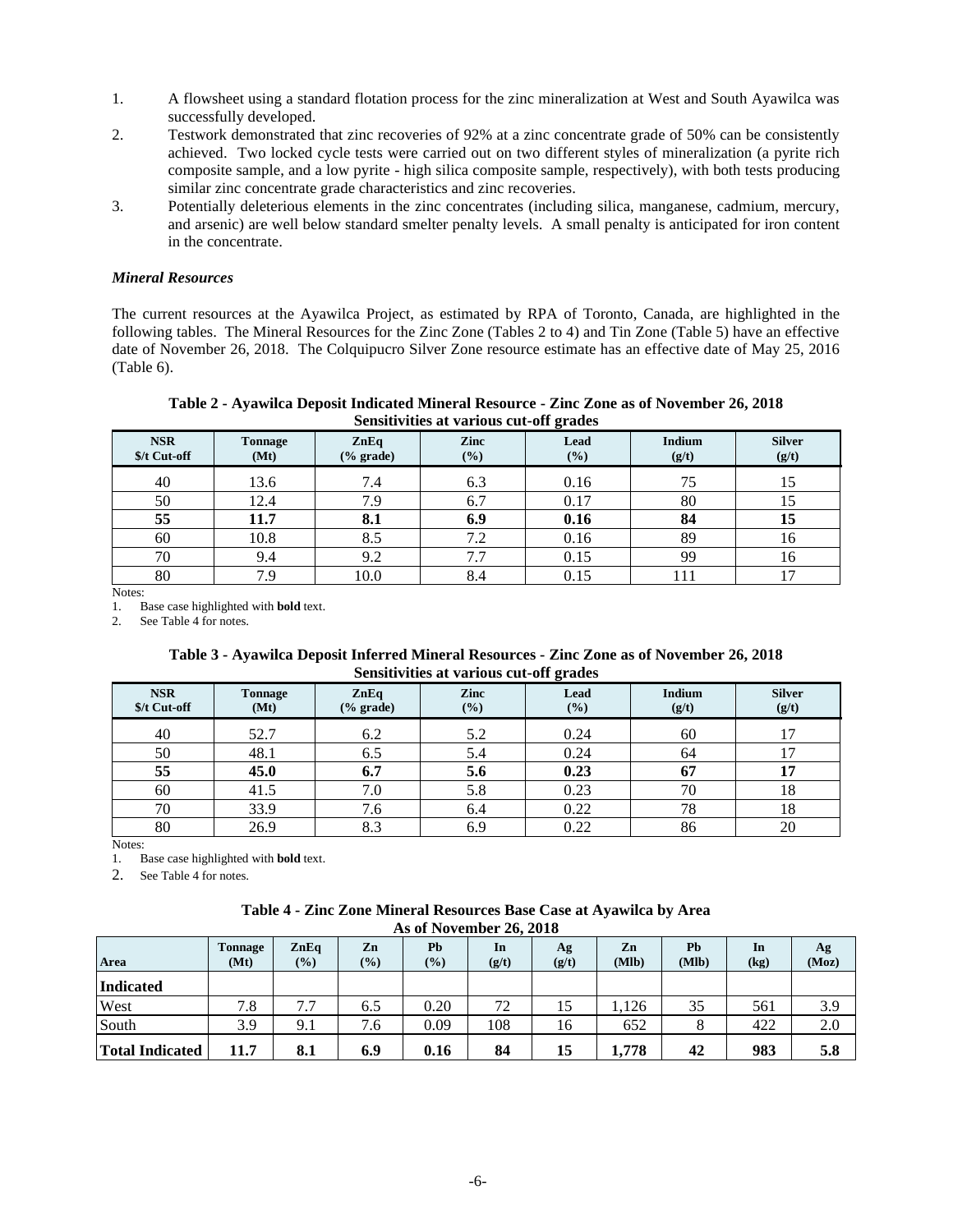| Area                  | <b>Tonnage</b><br>(Mt) | $\mathbf{ZnEq}$<br>(%) | Zn<br>(%) | Pb<br>$(\%)$ | In<br>(g/t) | Ag<br>(g/t) | Zn<br>(M1b) | Ph<br>(Mlb) | In<br>(kg) | Ag<br>(Moz) |
|-----------------------|------------------------|------------------------|-----------|--------------|-------------|-------------|-------------|-------------|------------|-------------|
| Inferred              |                        |                        |           |              |             |             |             |             |            |             |
| West                  | 5.0                    | 7.1                    | 6.4       | 0.27         | 34          | 17          | 699         | 30          | 170        | 2.8         |
| Central               | 18.6                   | 5.6                    | 4.6       | 0.23         | 62          | 12          | 1.884       | 95          | 1,153      | 7.5         |
| East                  | 11.3                   | 5.9                    | 5.0       | 0.18         | 56          | 14          | 1.238       | 44          | 633        | 5.0         |
| South                 | 10.2                   | 9.6                    | 7.9       | 0.27         | 103         | 30          | 1.764       | 61          | 1,047      | 9.9         |
| <b>Total Inferred</b> | 45.0                   | 6.7                    | 5.6       | 0.23         | 67          | 17          | 5,585       | 230         | 3,003      | 25.2        |

Notes:

1. The Qualified Person for the estimate is Ms. Dorota El Rassi, P.Eng., an RPA employee. Mineral Resources have an effective date of November 26, 2018.

2. Mineral Resources are reported using the 2014 CIM Definition Standards. Mineral Resources that are not Mineral Reserves do not have demonstrated economic viability.

3. Mineral Resources are reported above a cut-off grade of US \$55 per tonne NSR value.

4. The NSR value was based on estimated metallurgical recoveries, assumed metal prices and smelter terms, which include payable factors, treatment charges, penalties, and refining charges. Metal price assumptions were: US \$1.15/lb Zn, US \$300/kg In, US \$15/oz Ag, and US\$1.00/lb Pb. Metal recovery assumptions were: 90% Zn, 75% In, 60% Ag, and 75% Pb. The NSR value for each block was calculated using the following NSR factors: US \$15.34 per % Zn, US\$ 4.70 per % Pb, US \$0.18 per gram In, and US \$0.22 per gram Ag.

5. The NSR value was calculated using the following formula:

 $NSR = Zn(\%)^*US$  \$15.34+Pb(%)\*US \$4.70+In(g/t)\*US \$0.18+Ag(g/t)\*US \$0.22

6. The ZnEq value was calculated using the following formula:

ZnEq = NSR/US \$15.34

7. Numbers may not add due to rounding.

#### **Table 5 - Tin Zone Inferred Mineral Resources at Ayawilca Deposit As of November 26, 2018**

|                  | <b>Tonnage</b> | <b>SnEq</b> | Sn   | Cu     | Ag    | Sn    | Сu    | Ag    |
|------------------|----------------|-------------|------|--------|-------|-------|-------|-------|
|                  | (Mt)           | $(\%f)$     | (%)  | $(\%)$ | (g/t) | (Mlb) | (Mlb) | (Moz) |
| <b>Tin Zones</b> | 14.5           | 0.70        | 0.63 | 0.21   | 18    | 201   | 67    |       |

**Notes:**

1. The Qualified Person for the estimate is Ms. Dorota El Rassi, P.Eng., an RPA employee. Mineral Resources have an effective date of November 26, 2018 CIM definitions were followed for Mineral Resources.

- 2. Mineral Resources are reported using the 2014 CIM Definition Standards. Mineral Resources that are not Mineral Reserves do not have demonstrated economic viability.
- 3. Mineral Resources are reported above a cut-off grade of US \$55 per tonne NSR value.

4. The NSR value was based on estimated metallurgical recoveries, assumed metal prices and smelter terms, which include payable factors, treatment charges, penalties, and refining charges. Metal price assumptions were: US \$9.00/lb Sn, US \$2.85/lb Cu, and US \$15/oz Ag. Metal recovery assumptions were: 86% Sn, 75% Cu, and 60% Ag. The NSR value for each block was calculated using the following NSR factors: US \$155.21 per % Sn, US \$37.59 per % Cu, and US \$0.22 per gram Ag.

5. The NSR value was calculated using the following formula: US\$NSR = Sn(%)\*US \$155.21+Cu(%)\*US \$37.59+Ag(g/t)\*US \$0.22

6. The SnEq value was calculated using the following formula: SnEq = NSR/US \$155.21

7. Numbers may not add due to rounding.

#### **Table 6 - Mineral Resource Estimate, Colqui Silver Zone - As of May 25, 2016**

| <b>Zone and Confidence Classification</b> | <b>Tonnage</b><br>(Mt) | Ag<br>(g/t) | <b>Contained Ag</b><br>(Moz) |
|-------------------------------------------|------------------------|-------------|------------------------------|
| <i>Indicated</i>                          |                        |             |                              |
| <b>High Grade Lenses</b>                  | 2.9                    | 112         | 10.4                         |
| Low Grade Halo                            | 4.5                    | 27          | 3.9                          |
| <b>Total Indicated</b>                    | 7.4                    | 60          | 14.3                         |
| <i>Inferred</i>                           |                        |             |                              |
| <b>High Grade Lenses</b>                  | 2.2                    | 105         | 7.5                          |
| Low Grade Halo                            | 6.2                    | 28          | 5.7                          |
| <b>Total Inferred</b>                     | 8.5                    | 48          | 13.2                         |

**Notes:**

1. The Qualified Person for the estimate is Ms. Dorota El Rassi, P.Eng., an RPA employee. Mineral Resources have an effective date of May 25, 2016.

2. Mineral Resources are reported using the 2014 CIM Definition Standards. Mineral Resources that are not Mineral Reserves do not have demonstrated economic viability.

3. Mineral Resources are reported within a preliminary pit-shell and above a reporting cut-off grade of 15 g/t Ag for the Low-Grade Halo and 60 g/t Ag for the High-Grade Lenses.

4. The cut-off grade is based on a silver price of US\$24/oz Ag.

5. Numbers may not add due to rounding.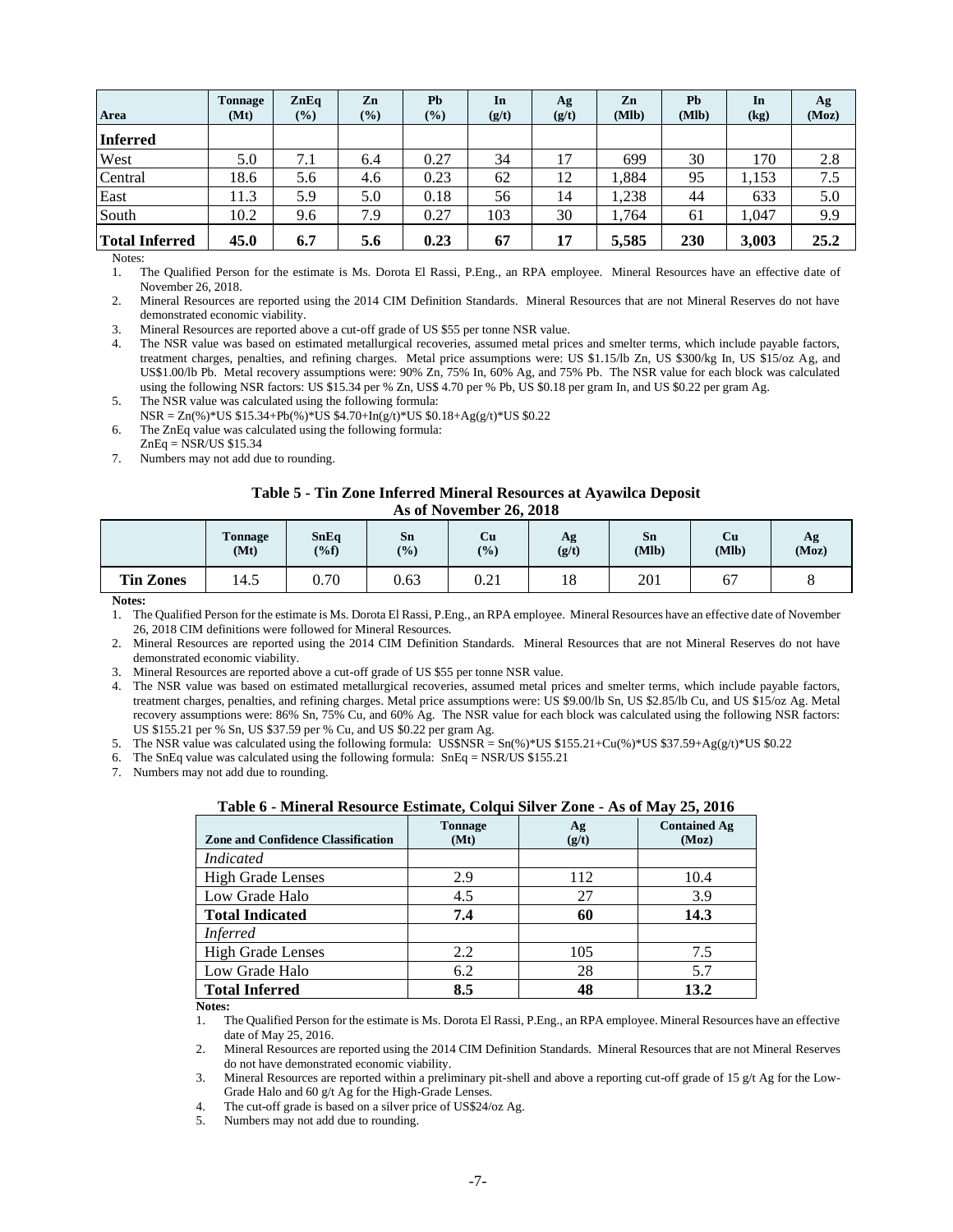### *Ayawilca Project - Geology*

Zinc mineralization at Ayawilca is predominantly hosted by the Pucará Group limestone, a gently dipping limestone unit 150 to 250 m thick of Triassic-Jurassic age, which does not outcrop in the area of the Zinc Zone. The Pucará limestone is brecciated in the vicinity of the mineralization. The lower contact of the Pucará limestone is a low-angle east-dipping thrust fault, beneath which lies Excelsior Group metamorphosed sediments or "phyllite" of Paleozoic age. Pucará limestone is overlain by Goyllarisguizga ("Goyllar") sandstones and siltstones 120 to 200 metres thick of Cretaceous age, which outcrop extensively above the resource area and are gently east dipping. Goyllar sandstones host a minor component of the Zinc Zone resource near the contact with limestone. The sandstone acted as a "seal" to the mineralization, one of the reasons as to why Ayawilca was not discovered until recent times. Mineralization is believed to be associated with Tertiary intrusions which post-date uplift and folding of the sedimentary sequence.

The Colquipucro Fault, a north-northwest trending steep-dipping fault system on the western side of the deposit appears to control high-grade zinc mineralization at the West and South Ayawilca areas. Low-angle thrust faults acted as conduits for both the tin and zinc mineralization, both at the phyllite-limestone contact and within the limestone. An anticlinal fold hinge, which runs parallel to the Colquipucro Fault, appears to be have concentrated the high-grade zinc zones at South Ayawilca.

Zinc mineralization occurs as sulphide "mantos" typically 5 to 30 m thick and up to 50 m thick. At West and South Ayawilca mantos are stacked on top of each other to form thick almost continuous zones with vertical thicknesses of 100 to 150 m. Zinc mantos at Central and East Ayawilca are typically narrower, with individual mantos horizontally continuous over hundreds of metres. Zinc mineralization occurs as iron-rich sphalerite ("marmatite") accompanied by low-iron sphalerite, pyrite, magnetite with minor pyrrhotite, galena, arsenopyrite, and chalcopyrite, together with chlorite, clay, siderite, and quartz.

The Colqui Silver Zone was mined at a small scale in historic times for lead and silver. Mineralization is hosted by Goyllar sandstones and occurs in both a disseminated and fracture hosted form. The majority of the drilled mineralization at Colqui is oxidised, associated with iron oxides and/or manganese oxides. Silver mineralization occurs from surface to a depth of about 100 metres.

The Tin Zone mineralization predates and is physically separated from the Zinc Zone mineralization. The tin mineralization typically forms flat-lying sulphide mantos between 5 and 20 metres thick at the contact of the limestone and phyllite. The tin-bearing mantos consist of pyrrhotite rich sulphides with lesser quartz, chlorite, cassiterite, pyrite, and chalcopyrite. Quartz stockworks in the phyllite can also host tin mineralization.

### **Qualified Persons**

The qualified person for the Company's projects, Dr. Graham Carman, President and CEO of the Company and a Fellow of the Australasian Institute of Mining and Metallurgy ("FAUSIMM"), has reviewed and verified the technical information in this MD&A and is responsible for other technical information (information not directly related to the Mineral Resource Estimate or the PEA) in this MD&A.

The Mineral Resources disclosed in this MD&A have been estimated by Mrs. Dorota El Rassi, P.Eng., of Roscoe Postle Associates Inc. (RPA). Mrs. El Rassi is a Qualified Persons as defined in NI 43-101 and independent of Tinka.

Mr. William Colquhoun, Principal Metallurgical Consultant with Amec Foster Wheeler (Peru) S.A., a Wood company, a Qualified Person as defined in NI 43-101 and independent of Tinka, was responsible for the results of the PEA contained in this MD&A.

Mr. Edwin Peralta, P.E., a Senior Engineer with Wood Mining and Metals USA, a Qualified Person under NI 43-101 and independent of Tinka, was also responsible for the results of the PEA in this MD&A.

Mr. Adam Johnson, FAUSIMM (CP)., Chief Metallurgist with Transmin Metallurgical Consultants (Peru), a Qualified Person under NI 43-101 and independent of Tinka, was responsible for the metallurgical assumptions of the PEA in this MD&A.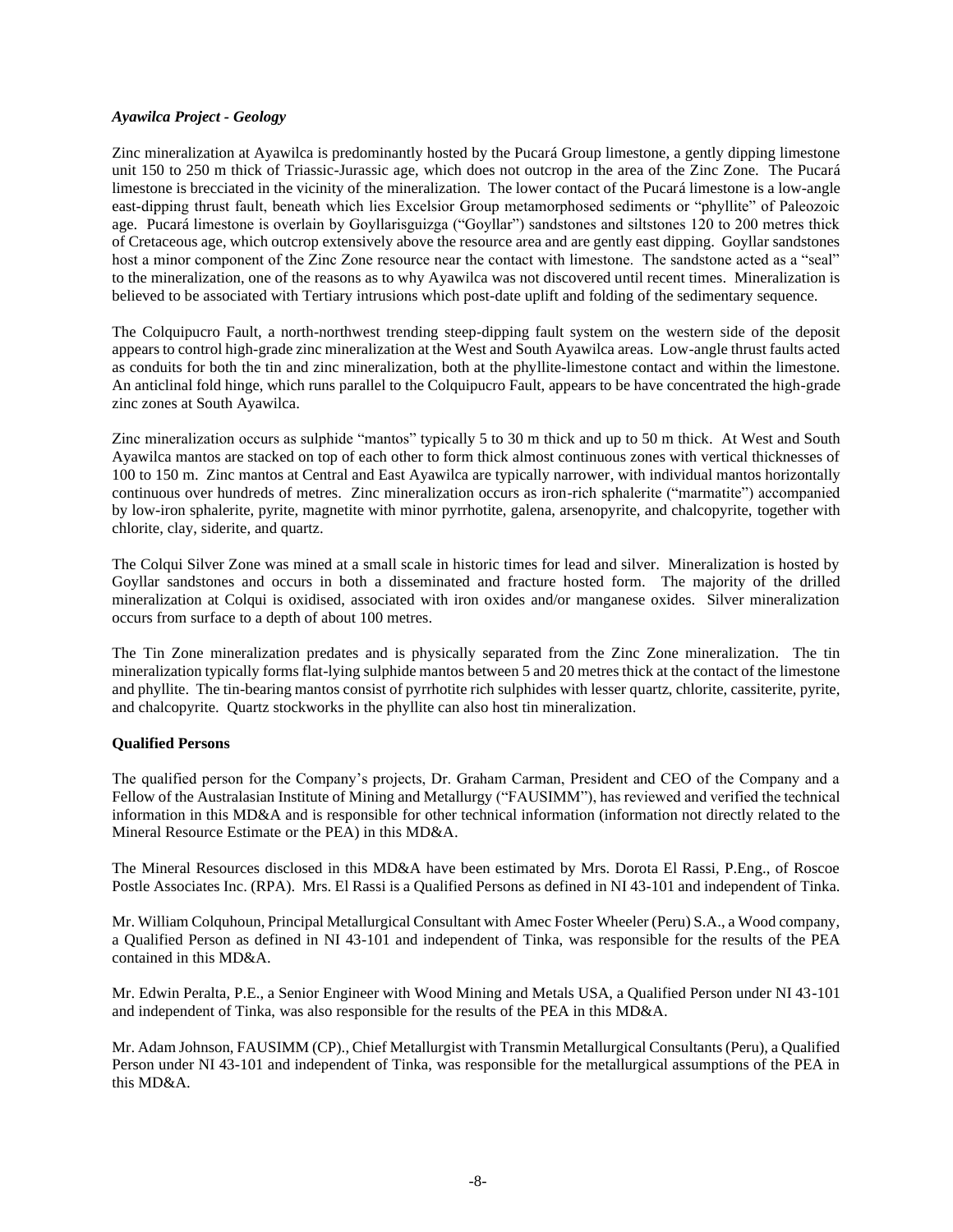### **Selected Financial Data**

The following selected financial information is derived from the unaudited condensed consolidated interim financial statements of the Company.

|                                      | <b>Fiscal 2021</b>    | <b>Fiscal 2020</b>            |                       |                        | <b>Fiscal 2019</b>    |                               |                              |                        |
|--------------------------------------|-----------------------|-------------------------------|-----------------------|------------------------|-----------------------|-------------------------------|------------------------------|------------------------|
|                                      | Dec. 31<br>2020<br>\$ | <b>Sept. 30</b><br>2020<br>\$ | Jun. 30<br>2020<br>\$ | <b>Mar. 31</b><br>2020 | Dec. 31<br>2019<br>\$ | <b>Sept. 30</b><br>2019<br>\$ | <b>Jun. 30</b><br>2019<br>\$ | <b>Mar. 31</b><br>2019 |
| <b>Operations:</b>                   |                       |                               |                       |                        |                       |                               |                              |                        |
| Revenues                             | Nil                   | Nil                           | Nil                   | Nil                    | Nil                   | Nil                           | Nil                          | Nil                    |
| <b>Expenses</b>                      | (366, 534)            | (417, 775)                    | (424, 330)            | (1,747,654)            | (464,799)             | (436, 942)                    | (623,770)                    | (764, 907)             |
| Other items                          | (501,705)             | (3,053)                       | (567, 189)            | 933,211                | 8,320                 | 105,579                       | (24,910)                     | (76, 182)              |
| Net loss and<br>comprehensive loss   | (868, 239)            | (420, 828)                    | (991, 519)            | (814, 443)             | (456, 479)            | (331, 363)                    | (648, 680)                   | (841,089)              |
| Loss per share<br>-basic and diluted | (0.00)                | (0.00)                        | (0.01)                | (0.00)                 | (0.00)                | (0.01)                        | (0.00)                       | (0.00)                 |
| Dividends per share                  | Nil                   | Nil                           | Nil                   | Nil                    | Nil                   | Nil                           | Nil                          | Nil                    |
| <b>Balance Sheet:</b>                |                       |                               |                       |                        |                       |                               |                              |                        |
| Working capital                      | 16,838,169            | 20,160,588                    | 20,872,770            | 22,355,992             | 4,441,536             | 5,945,016                     | 8,350,122                    | 10,581,942             |
| Total assets                         | 68,798,852            | 69,306,911                    | 69,307,616            | 70,211,504             | 52,067,039            | 52,808,759                    | 52,696,698                   | 53,132,829             |
| Total long-term liabilities          | Nil                   | Nil                           | Nil                   | Nil                    | Nil                   | Nil                           | Nil                          | Nil                    |

### **Results of Operations**

*Three Months Ended December 31, 2020 Compared to Three Months Ended September 30, 2020*

During the three months ended December 31, 2020 ("Q1/2021) the Company reported a net loss of \$868,239 compared to a net loss of \$420,828 for the three months ended September 30, 2020 ("Q4/2020"), an increase in loss of \$447,411. The increase in loss was primarily attributed to the recognition of a foreign exchange loss of \$542,280 in Q1/2021 compared to a foreign exchange loss of \$44,719 in Q4/2020 due to the fluctuation of US dollar and Canadian dollar exchange rates on the Company's US dollar cash holdings.

### *Three Months Ended December 31, 2020 Compared to Three Months Ended December 31, 2019*

During Q1/2021 the Company reported a net loss of \$868,239 compared to a net loss of \$456,479 for the three months ended December 31, 2019 ("Q1/2020"), an increase in loss of \$411,760. The increase in loss was primarily due to the recognition of a foreign exchange loss of \$542,280 during Q1/2021 compared to a foreign exchange loss of \$23,793 during Q1/2020 and partially offset by a \$98,265 decrease in general and administrative expenses, from \$464,799 during Q1/2021 to \$366,534 during Q1/2020. Significant fluctuations in expenses were as follows:

- (i) during Q1/2021 the Company recorded share-based compensation expense of \$24,202 on the granting and vesting of share options. No share options were granted or vested during Q1/2020;
- (ii) during Q1/2021 the Company incurred \$143,319 (Q1/2020 \$128,929) for directors and officers compensation. See also "Transactions with Related Parties";
- (iii) legal expenses increased by \$11,711 during Q1/2021 to \$25,890, compared to \$14,179 during Q1/2020;
- (iv) during Q1/2020 the Company incurred \$25,657 for registration and attendances at investment conferences. Due to the impact of COVID-19 the Company did not attend any investment conferences in Q1/2021;
- (v) during Q1/2020 the Company incurred \$29,867 for corporate travel. No corporate travel was conducted in Q1/2021 due to COVID-19;
- (vi) a \$35,533 decrease in office expense from \$54,685 during Q1/2020 to \$19,163 during Q1/2021. The decrease in Q1/2021 is due to the significant curtailment of activities in the Peru office due to COVID-19; and
- (vii) a \$35,429 decrease in salaries and benefits from, \$87,750 during Q1/2020 to \$52,321 during Q1/2021. The decrease reflects the reduction of employees as a result of COVID-19 on activities in Peru during Q1/2021.

The Company holds its cash in interest bearing accounts in major financial institutions. The Company has also set aside US \$6,000,000 in deposit with its financial institution. These funds were segregated for the purpose of incurring expenditures for certain project related costs on the Company's Ayawilca Project. These funds also bear interest. Interest income is generated from the deposits and fluctuates primarily with the levels of cash on deposit. During Q1/2021 the Company recorded interest income of \$40,575 compared to \$32,113 during Q1/2020.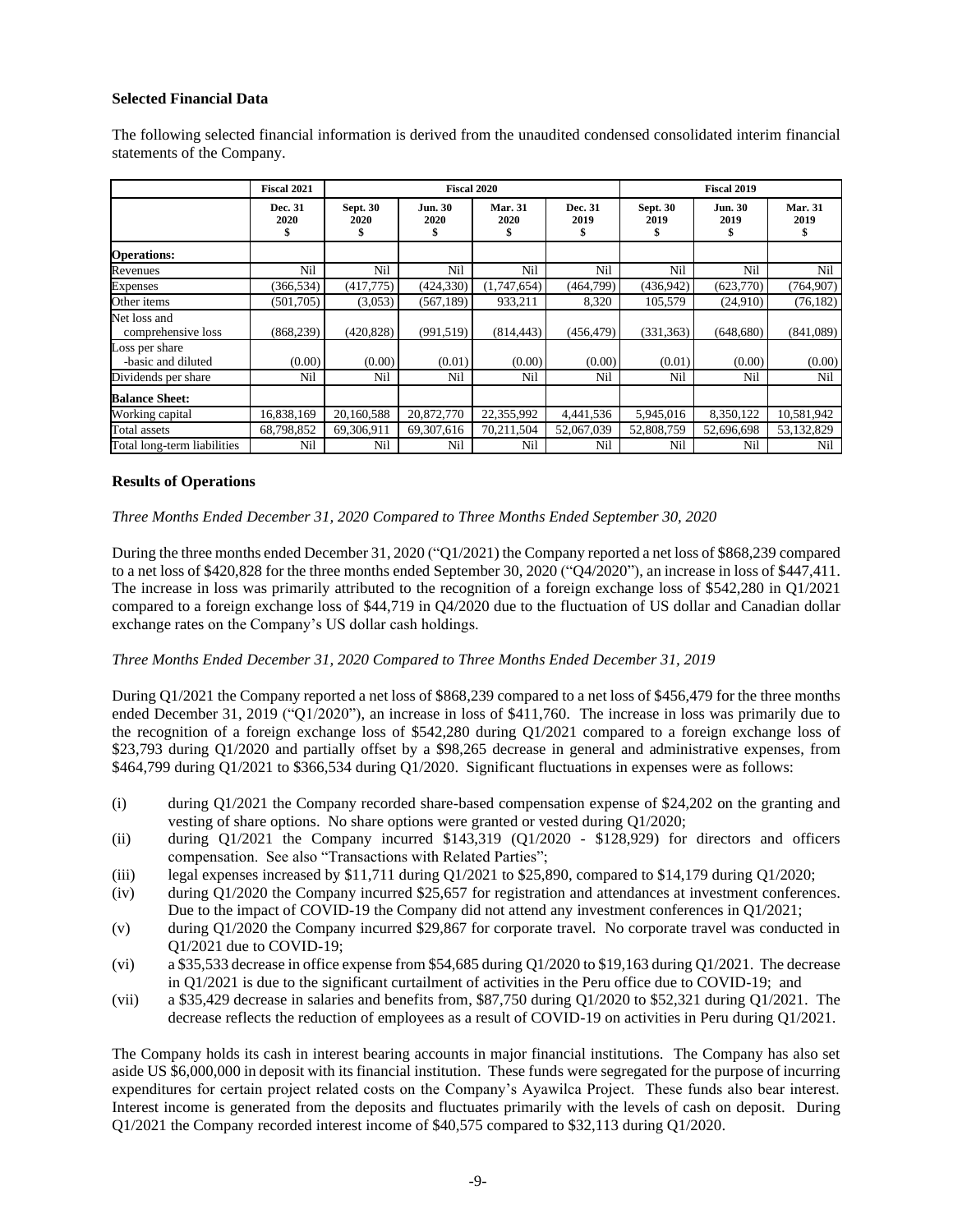The carrying costs of the Company's exploration and evaluation assets are as follows:

|             |                                   | As at December 31, 2020                        |              | As at September 30, 2020 |                                                |              |  |
|-------------|-----------------------------------|------------------------------------------------|--------------|--------------------------|------------------------------------------------|--------------|--|
|             | <b>Acquisition</b><br>Costs<br>\$ | <b>Deferred</b><br><b>Exploration</b><br>Costs | <b>Total</b> | Acquisition<br>Costs     | <b>Deferred</b><br><b>Exploration</b><br>Costs | <b>Total</b> |  |
| Colquipucro | 402,014                           | 8.899.786                                      | 9.301.800    | 402.014                  | 8.794.352                                      | 9,196,366    |  |
| Ayawilca    | 1,297,195                         | 37,154,051                                     | 38,451,246   | 1,297,195                | 35,026,527                                     | 36, 323, 722 |  |
| Other       | 13,548                            | 3,026,716                                      | 3,040,264    |                          | 2,797,596                                      | 2,797,596    |  |
|             | 1,712,757                         | 49,080,553                                     | 50,793,310   | 1,699,209                | 46,618,475                                     | 48, 317, 684 |  |

Exploration and evaluation activities incurred during Q1/2021 and fiscal 2020 are as follows:

|                                       | Colquipucro<br>\$ | <b>Ayawilca</b><br>\$ | Other<br>\$ | <b>Total</b><br>\$ |
|---------------------------------------|-------------------|-----------------------|-------------|--------------------|
| <b>Balance at September 30, 2019</b>  | 9,048,534         | 33,306,363            | 3,433,415   | 45,788,312         |
| <b>Exploration costs</b>              |                   |                       |             |                    |
| Assay                                 |                   | 17,564                |             | 17,564             |
| Camp costs                            | 530               | 616,066               |             | 616,596            |
| Community relations                   | 147,302           | 780,734               |             | 928,036            |
| Depreciation                          |                   | 10,291                |             | 10,291             |
| Drilling                              |                   | 52,811                |             | 52,811             |
| Engineering                           |                   | 145,930               |             | 145,930            |
| Environmental                         |                   | 317,099               |             | 317,099            |
| Geological                            |                   | 437,188               |             | 437,188            |
| Health and safety                     |                   | 180,718               |             | 180,718            |
| Metallurgical                         |                   | 82,784                |             | 82,784             |
| Modelling                             |                   | 37,399                |             | 37,399             |
| Software and database management      |                   | 14,759                |             | 14,759             |
| Topography                            |                   | 2,775                 |             | 2,775              |
| VAT incurred                          |                   |                       | 309,038     | 309,038            |
| VAT recovered                         |                   |                       | (944, 857)  | (944, 857)         |
|                                       | 147,832           | 2,696,118             | (635, 819)  | 2,208,131          |
| <b>Acquisition costs</b>              |                   |                       |             |                    |
| Concession payments and related taxes |                   | 321,241               |             | 321,241            |
| <b>Balance at September 30, 2020</b>  | 9,196,366         | 36, 323, 722          | 2,797,596   | 48,317,684         |
| <b>Exploration costs</b>              |                   |                       |             |                    |
| Camp costs                            |                   | 261,555               |             | 261,555            |
| Community relations                   | 80,564            | 275,471               |             | 356,035            |
| Depreciation                          |                   | 3,014                 |             | 3,014              |
| Drilling                              |                   | 1,180,702             |             | 1,180,702          |
| Engineering                           | 24,870            | 10,892                |             | 35,762             |
| Environmental                         |                   | 107,945               |             | 107,945            |
| Geological                            |                   | 162,355               |             | 162,355            |
| Health and safety                     |                   | 117,892               |             | 117,892            |
| Metallurgical                         |                   | 2,110                 |             | 2,110              |
| Software and database management      |                   | 5,588                 |             | 5,588              |
| VAT incurred                          |                   |                       | 229,120     | 229,120            |
|                                       | 105,434           | 2,127,524             | 229,120     | 2,462,078          |
| <b>Acquisition costs</b>              |                   |                       |             |                    |
| Staking costs                         |                   |                       | 13,548      | 13,548             |
| <b>Balance at December 31, 2020</b>   | 9,031,800         | 38,451,246            | 3.040.264   | 50,793,310         |

During Q1/2021 the Company focused on continuing exploration drilling, metallurgical test work, construction of access roads and platforms, rehabilitation of drill sites and access tracks with local communities and completion of the PEA. The Company incurred a total of \$2,475,626 (Q1/2020 - \$959,203) for exploration expenditures and acquisition costs, comprising \$2,127,524 (Q1/2020 - \$754,941) on the Ayawilca Project, \$105,434 (Q1/2020 -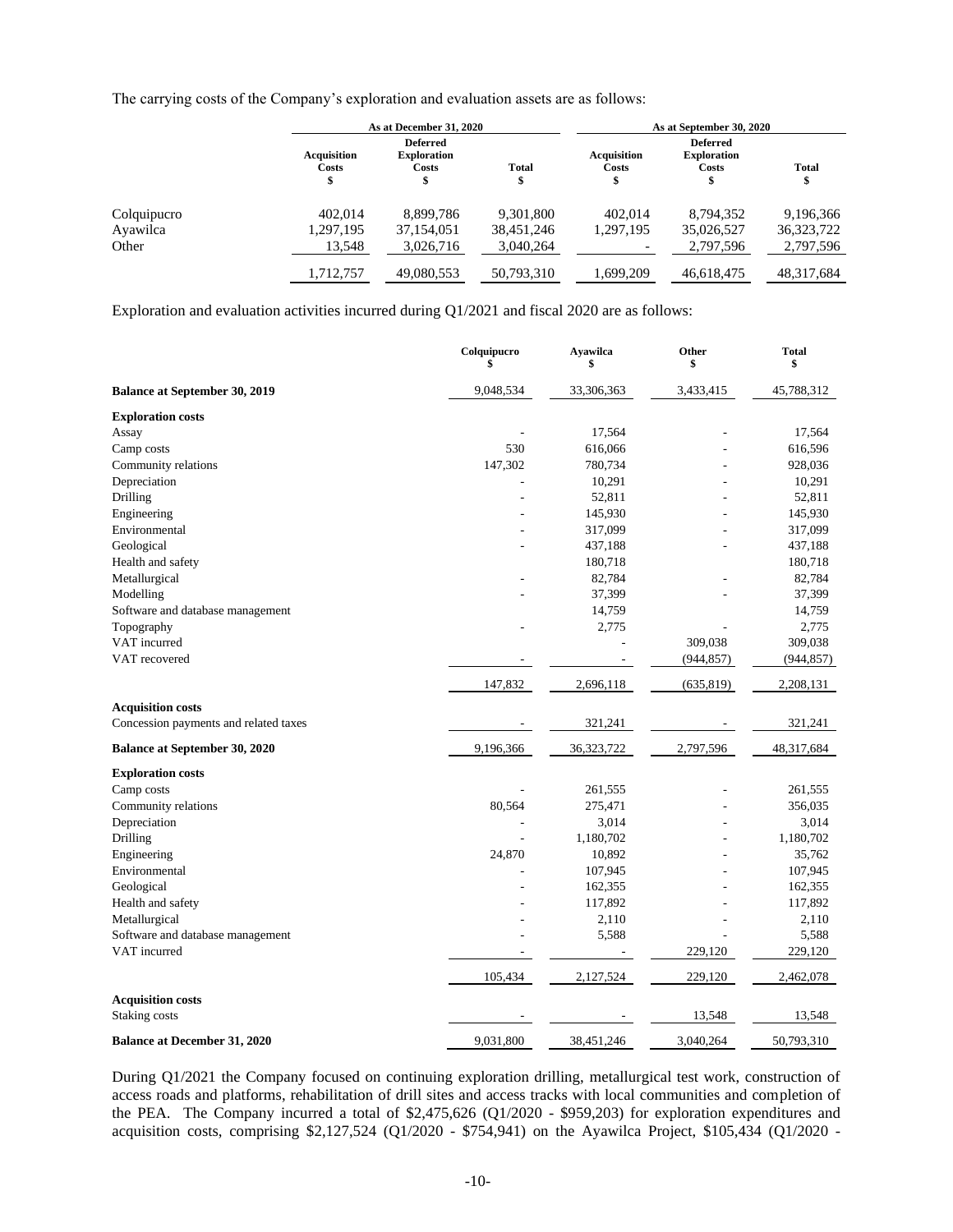\$67,987) on the Colquipucro Project, \$229,120 (Q1/2020 - \$136,275) for VAT tax in Peru and \$13,548 (Q1/2020 - \$nil) for staking costs on minor concessions in Central Peru. See also "Exploration Projects, Peru".

# *Financings*

During Q1/2021 and Q1/2020 the Company did not conduct any equity financings.

# **Financial Condition / Capital Resources**

The Company's ability to continue as a going concern is dependent upon the ability of the Company to obtain the necessary financing to develop properties and to establish future profitable production. To date the Company has not earned significant revenues and is considered to be in the exploration stage. The Company's operations are funded from equity financings which are dependent upon many external factors and may be difficult to impossible to secure or raise when required. As at December 31, 2020 the Company had working capital in the amount of \$16,838,169, including \$7,639,200 set aside by the Company for certain project related costs to be incurred on the Ayawilca Project. Management considers that the Company has sufficient funds to complete the 2021 exploration program at the Zinc Zone, update the PEA, continue advancing the Ayawilca Project and maintain ongoing corporate overhead and field expenses over the next twelve months. See also "Exploration Project, Peru, Work Program for 2021 and COVID-19 Update". Exploration activities may change as a result of ongoing results and recommendations or the Company may acquire additional properties which may entail significant exploration commitments. While the Company has been successful in securing financings in the past, there is material uncertainty it will be able to do so in the future.

# **Off-Balance Sheet Arrangements**

The Company has no off-balance sheet arrangements.

# **Proposed Transactions**

The Company has no proposed transactions.

# **Critical Accounting Estimates**

The preparation of financial statements in conformity with IFRS requires management to make estimates and assumptions that affect the reported amounts of assets and liabilities and disclosure of contingent assets and liabilities at the date of the financial statements, and the reported amounts of revenues and expenditures during the reporting period. Examples of significant estimates made by management include estimating the fair values of financial instruments, valuation allowances for deferred income tax assets and assumptions used for share-based compensation. Actual results may differ from those estimates.

A detailed summary of all the Company's significant critical accounting estimates is included in Note 3 to the September 30, 2020 annual consolidated financial statements.

# **Changes in Accounting Policies**

Effective October 1, 2020 the Company adopted the Amendments to IFRS 3 - *Definition of a Business,* which clarifies the definition of a business for the purpose of determining whether a transaction should be accounted for as an asset acquisition or a business combination. The amendments:

- clarify the minimum attributes that the acquired assets and activities must have to be considered a business;
- remove the assessment of whether market participants can acquire the business and replace missing inputs or processes to enable them to continue to produce outputs;
- narrow the definition of a business and the definition of outputs; and
- add an optional concentration test that allows a simplified assessment of whether an acquired set of activities and assets is not a business.

There was no impact on the Company's condensed consolidated interim financial statements upon the adoption of the amendments of this standard.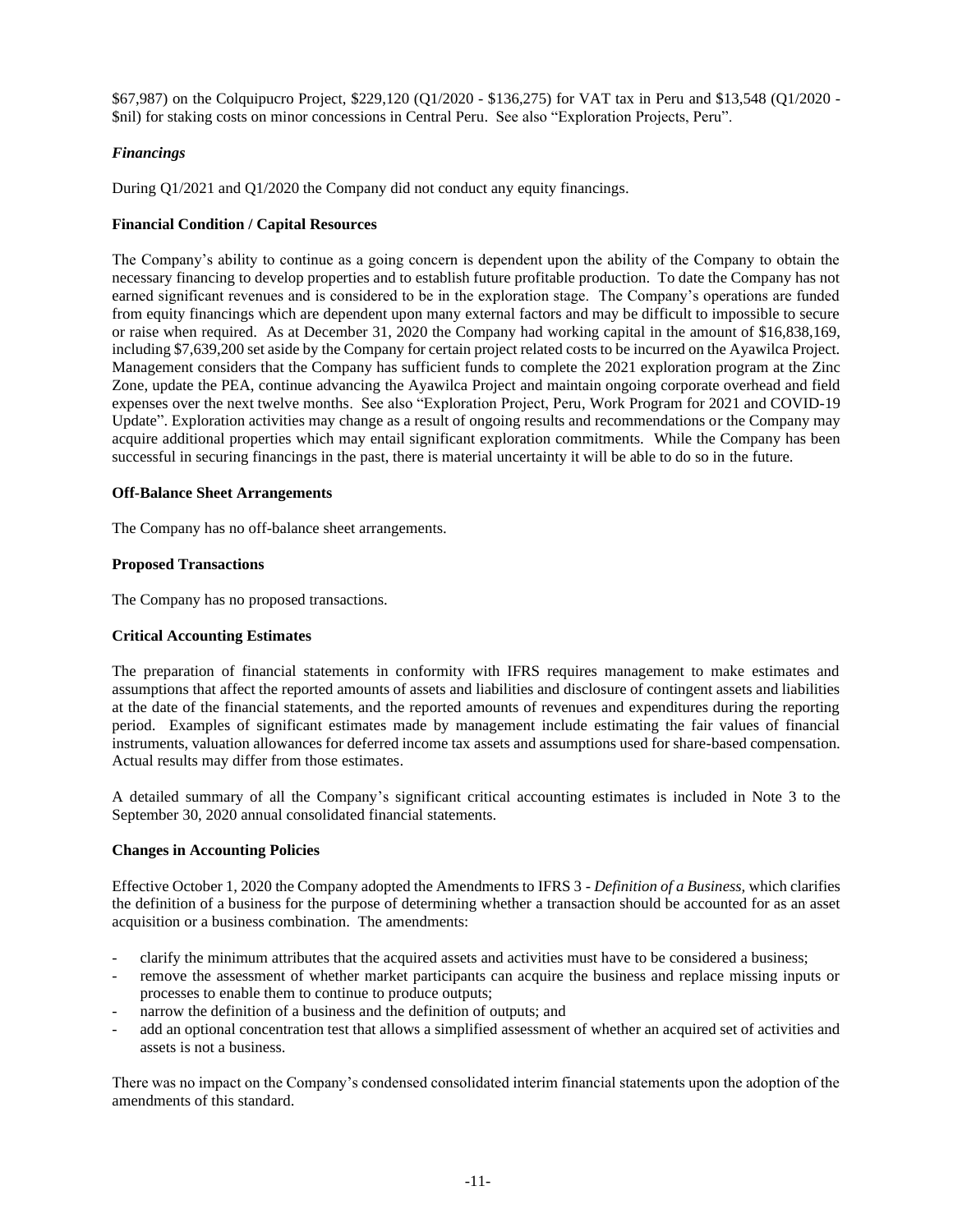A detailed summary of all the Company's significant accounting policies is included in Note 3 to the September 30, 2020 annual consolidated financial statements.

### **Transactions with Related Parties**

A number of key management personnel, or their related parties, hold positions in other entities that result in them having control or significant influence over the financial or operating policies of those entities. Certain of these entities transacted with the Company during the reporting period.

### (a) *Transactions with Key Management Personnel*

During Q1/2021 and Q1/2020 the following amounts were incurred with respect to the Company's CEO (Dr. Carman), the Company's CFO (Mr. Nick DeMare) and the Company's VP of Exploration (Mr. Alvaro Fernandez-Baca) as follows:

|                                      | O1/2021 | O1/2020 |
|--------------------------------------|---------|---------|
| Management fees - Dr. Carman         | 77.499  | 70,002  |
| Management fees - Mr. Fernandez-Baca | 55,650  | 53,767  |
| Professional fees - Mr. DeMare       | 9.000   | 8.500   |
|                                      | 142,149 | 132.269 |

During Q1/2021 the Company expensed \$108,759 (Q1/2020 - \$100,009) to directors and officers compensation and capitalized \$33,390 (Q1/2020 - \$32,260) of compensation paid to the VPE to exploration and evaluation assets.

The Company has a management agreement with its CEO which provides that in the event the CEO's services are terminated without cause or upon a change of control of the Company, a termination payment is payable. If the termination had occurred on December 31, 2020 the amount payable under the agreement would be approximately \$620,000.

The Company has a management agreement with its VPE which provides that in the event the VPE's services are terminated without cause or upon a change of control of the Company, a termination payment is payable. If the termination had occurred on December 31, 2020 the amount payable under the agreement would be approximately \$240,000.

# (b) *Transactions with Other Related Parties*

(i) During Q1/2021 and Q1/2020 the following amounts were incurred for professional services provided by non-management directors of the Company (Mary Little, Ben McKeown, and Raul Benavides) and the Corporate Secretary (Mariana Bermudez):

|                                    | O1/2021 | O1/2020 |
|------------------------------------|---------|---------|
| Professional fees - Ms. Little     | 7.500   | 7,000   |
| Professional fees - Mr. McKeown    | 12,000  | 10,000  |
| Professional fees - Mr. Benavides* | 7.500   |         |
| Professional fees - Ms. Bermudez   | 7.560   | 11.920  |
|                                    | 34,560  | 28,920  |

\* Elected on February 27, 2020

As at December 31, 2020 \$2,520 (September 30, 2020 - \$1,680) remained unpaid.

(ii) During  $Q1/2021$  the Company incurred a total of \$18,200 ( $Q1/2020 - $14,100$ ) with Chase, a private corporation owned by Mr. DeMare, for accounting and administrative services provided by Chase personnel, excluding Mr. DeMare, and \$1,005 (Q1/2020 - \$1,005) for rent. As at December 31, 2020 \$10,670 (September 30, 2020 - \$4,170) remained unpaid.